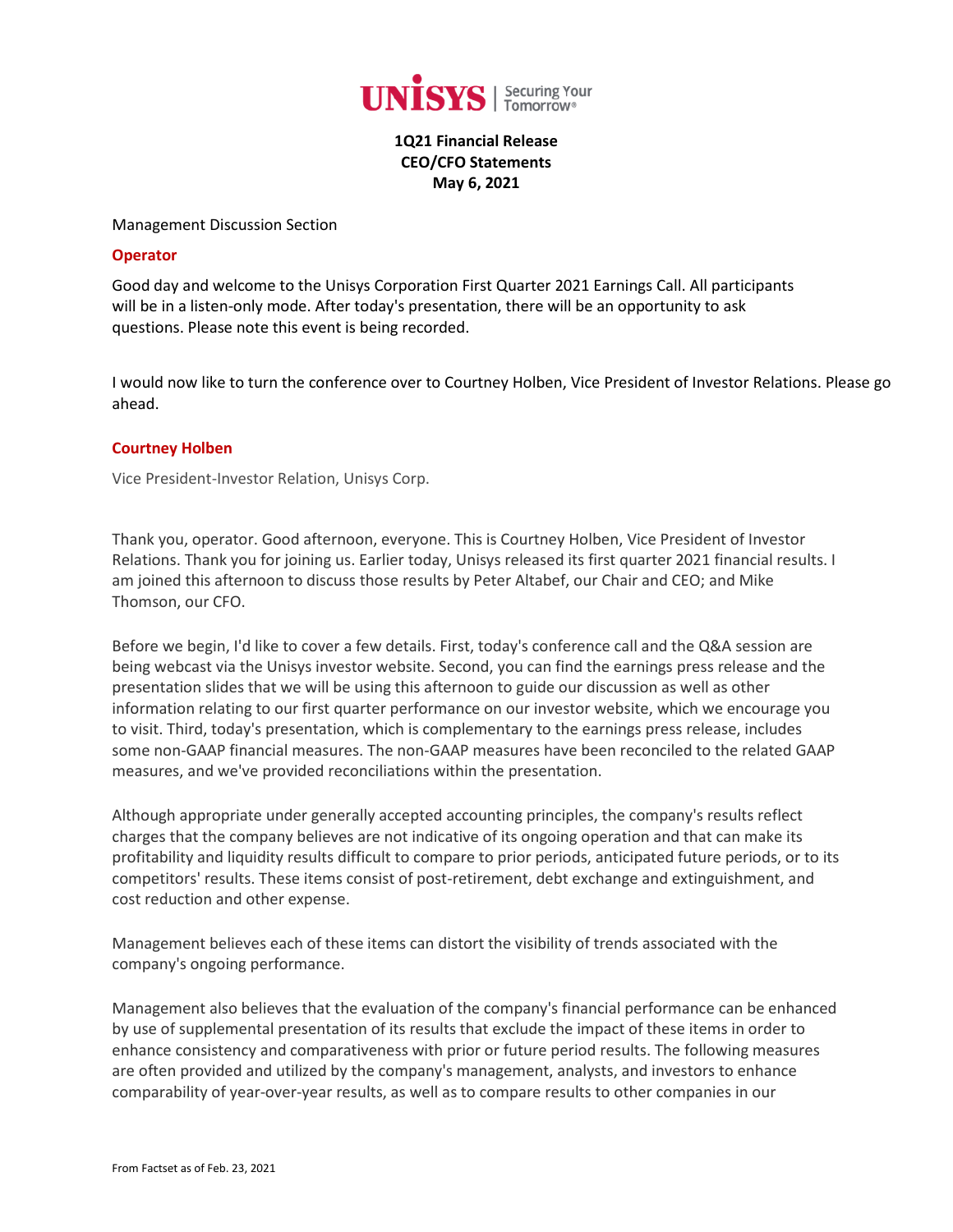industry: non-GAAP operating profit, non-GAAP diluted earnings per share, free cash flow and adjusted free cash flow, EBITDA and adjusted EBITDA, and constant currency. For more information regarding these metrics and related adjustments, please see our earnings release and our Form 10-Q.

From time to time, Unisys may provide specific guidance or color regarding its expected future financial

performance. Such information is effective only on the date given. Unisys generally will not update, reaffirm or otherwise comment on any such information except as Unisys deems necessary and then only in a manner that complies with Regulation FD.

And finally, I'd like to remind you that all forward-looking statements made during this conference call are subject to various risks and uncertainties that could cause the actual results to differ materially from our expectations. These factors are discussed more fully in the earnings release and in the company's SEC filings. Copies of those SEC reports are available from the SEC and along with the other materials I mentioned earlier on the Unisys investor website.

And now, I'd like to turn the call over to Peter.

# **[Peter A. Altabef](javascript:void(0);)**

Chairman & Chief Executive Officer, Unisys Corp.

...............................................................................................................................

Good afternoon, everyone, and thank you for joining us to discuss our first quarter results. At our Investor Day in January 2021, we laid out goals related to further strengthening our balance sheet, transforming our organizational structure, improving margins and cash flow, enhancing and expanding our solution portfolio, growing revenue, and enhancing our associates' experience. During the first quarter, we made progress on each of these. I will provide some detail on the organization, our solutions, and our associates' experience and Mike will discuss the rest of these points, including the significant improvement to profitability and cash flow that we made during the quarter.

In the first quarter of 2021, we transitioned to our new segment structure which targets Digital Workplace Services or DWS, Cloud & Infrastructure or C&I, and ClearPath Forward or CPF. This was a key step to implementing the strategy we developed in 2020 and laid out in our Investor Day. We are now running the business and reporting our financials on this basis.

We have also built out the leadership team of these businesses and the company overall. We hired Leon Gilbert, our new head of DWS in February and brought on Gene Chao, our new head of ClearPath Forward in April. Wendy Reynolds-Dobbs joined as our new DEI leader in March and she will also co-lead our ESG efforts.

Dwayne Allen, our new Chief Technology Officer, joined us in April and will partner with our business unit leaders to innovate new solutions that expand and enhance our portfolio. Finally, last week, Maureen Sweeny, our new Chief Revenue Officer, came onboard. Maureen will work across our businesses to leverage capabilities, identify key opportunities, and help drive growth. More information on each of these leaders is available on our website.

With the significant strengthening of our balance sheet last year, we now have the levers to fully execute on our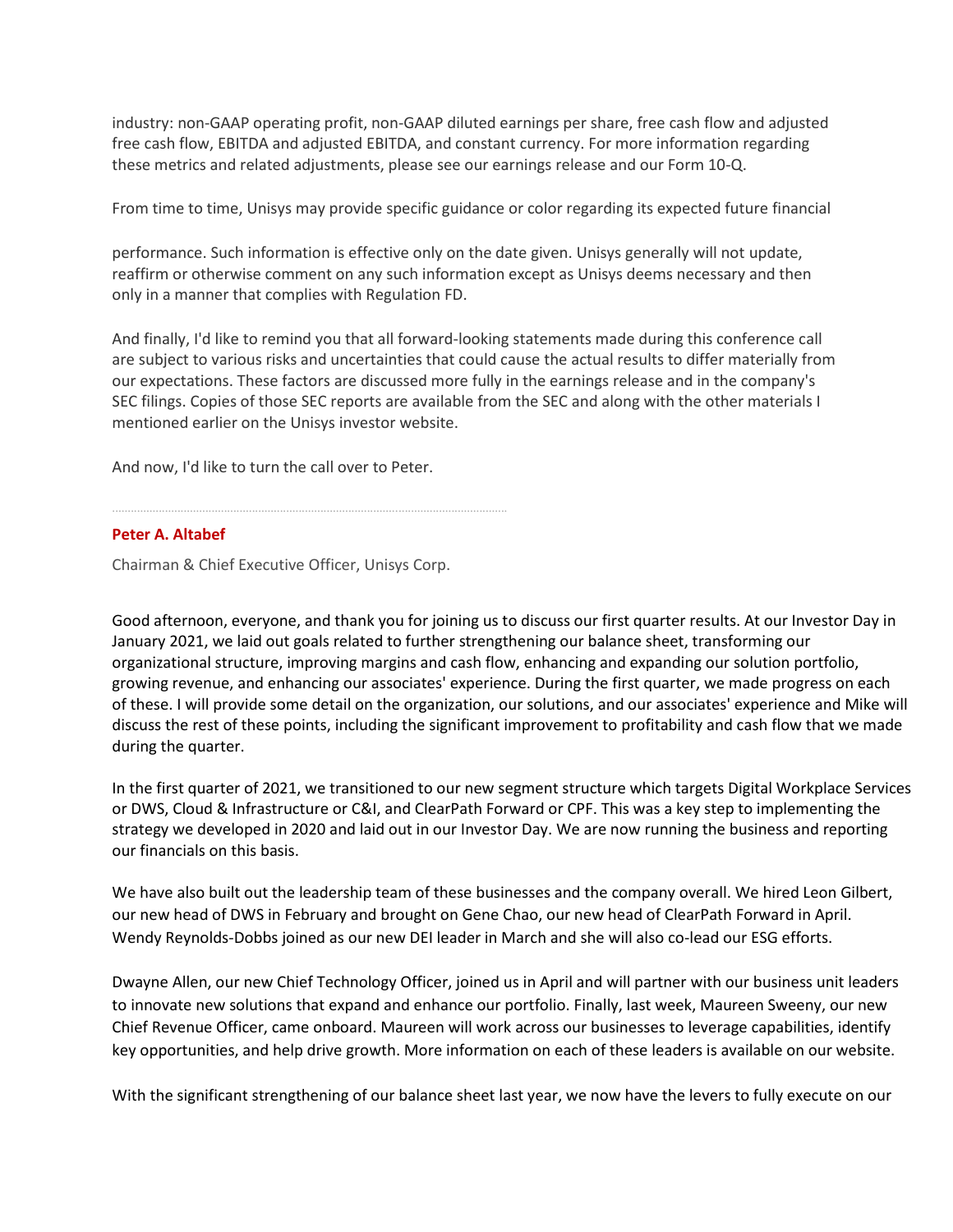strategy. These new leaders and the team already in place are doing just that. As we discussed at our Investor Day, our plan over the next three years is to grow margin, cash flow, and revenue. We expect to achieve this in part through our DWS transformation, including expansion and enhancement of our offering portfolio and shifting to experience-based solutions. Additionally, we expect to continue our momentum in C&I with a focus on higher margin cloud offerings. Within CPF, we are targeting growth in CPF services, which is the highest margin services in the company.

Supporting all of this are improvements to operational efficiency. While we will maintain a focus on revenue margin and cash flow at all times as we execute on the strategy, we have expected to see earlier progress with margin and cash flow. These metrics are already benefiting from efficiency improvements and reduced pension contributions have further improved cash flow. We expect our DWS transformation and growth in Cloud and CPF services to drive further profitability and cash flow improvements as well as increasing revenue growth rates in 2022 and 2023.

Within DWS during the quarter, we improved efficiency and margin by reducing our total cost of labor and with automation and artificial intelligence. As of the beginning of April, we have moved all of our service desk clients onto our AI-enabled cloud-based InteliServe contact center platform. We expanded our solution management and experience-based talent and offerings within DWS, which will help drive revenue growth.

In the quarter, we signed a contract with a global publishing company in EMEA for service desk support, field services, and asset management in which we will automate and streamline global user support to help improve the user experience for our clients' associates.

Within C&I, we are helping clients in their journey to private, public, and hybrid clouds, with a particular emphasis in the public and highly regulated sectors. This is higher margin business than our legacy infrastructure work, and we have begun to see the benefits of this in our improved segment profitability.

We are also pursuing increased cloud operations management and monitoring, as well as development and monetization of clients' cloud-based applications. These represent opportunities for additional profitability improvement and revenue growth. As an example, we are migrating a significant US state government IT services agency to the Oracle, Microsoft Azure, and AWS clouds as part of an initiative to modernize services to citizens at a lower cost and improve reliability, cybersecurity, and cost effectiveness of key state administrative operations. During the first quarter of 2021, we signed seven contracts for additional work associated with these transformation efforts and have several more opportunities in the pipeline with this client.

Similarly, during the quarter, we also signed a new scope contract with California State University or CSU, the nation's largest higher education system. As part of this new contract, Unisys will be providing financial, security, and cloud operations to offer the client greater agility to execute digital cloud strategies that better serve the campuses and improve the student experience for nearly 500,000 students.

For ClearPath Forward, we have a slightly different approach than with DWS and C&I. ClearPath Forward is already operating at attractive margins with license and ClearPath Forward services, representing the highest margin revenue in the company. So our strategy here is focused more on growing CPF services revenue while maintaining the stability we have seen in the ClearPath Forward license base. To do this, we are implementing a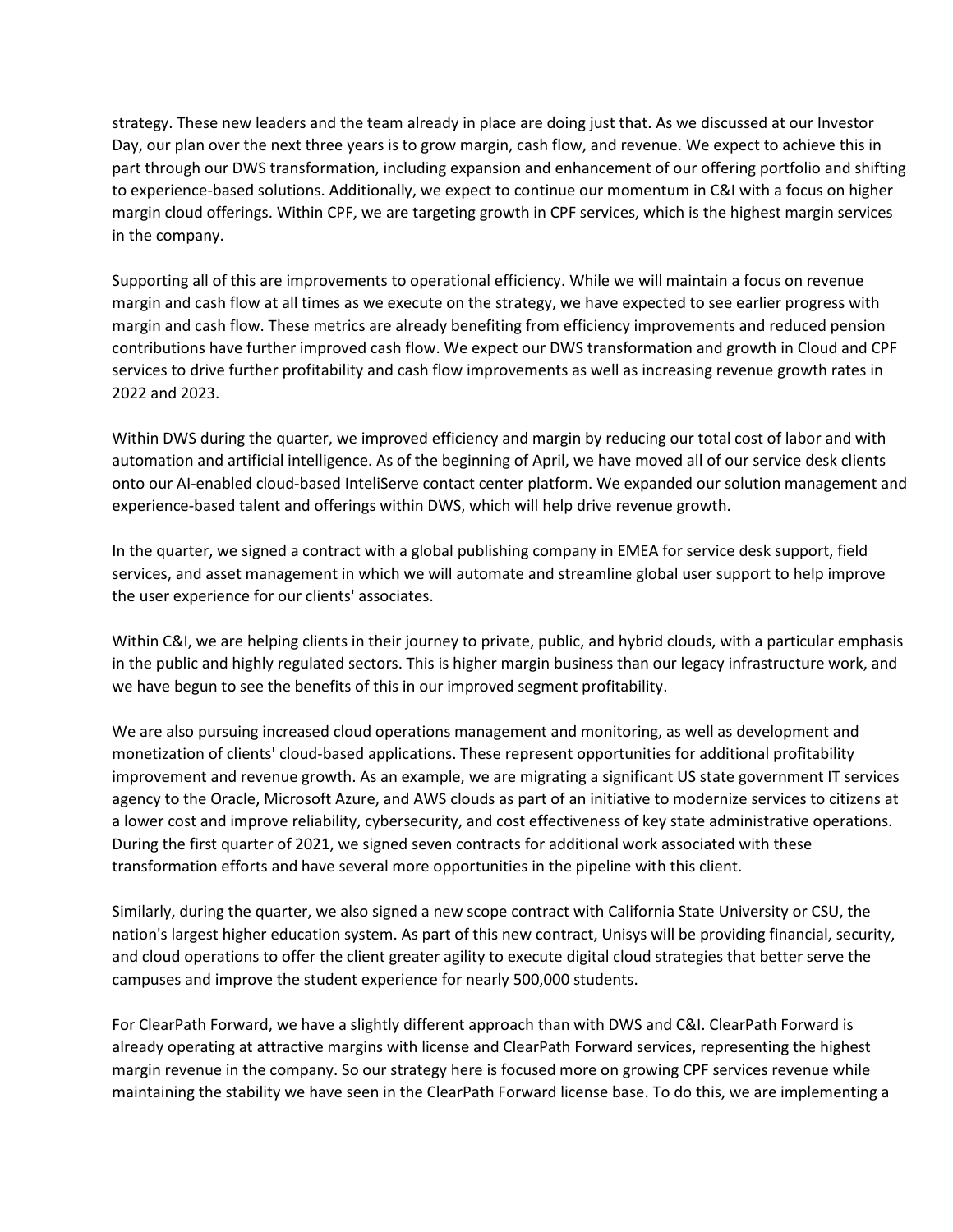coordinated strategy to better leverage our technology solutions while utilizing our deep client relationships to identify areas where those clients can benefit from additional ClearPath Forward services.

Specifically, we're targeting growth in both managed services and application services revenue. As contracts renew, we're also aligning maintenance pricing to market. As an example of our expanding relationship with [ph] our – and (10:47) existing ClearPath Forward clients to provide new ClearPath Forward application services. During the first quarter, we began work on a new scope contract with a European national government agency that manages processing and payment for public pensions for about 2 million people. Unisys is now also providing ClearPath Forward consulting services to make their ClearPath Forward system more scalable and more interoperable with other systems.

Within the framework of our new business unit structure and based on the strategies I just described, we're evolving our solutions portfolio in very specific areas to complement our current capabilities and enhance our margin profile and future revenue growth. This evolution will be the result of build, acquire, and partner activities. In cases where it's most efficient to do so, our enhanced balance sheet gives us the flexibility to pursue inorganic opportunities in a way we have not been able to in the past. As we consider such opportunities within DWS, we initially expect to focus on relatively small-scale companies that have solutions that would further enhance our experience-based strategy.

Within C&I, we will look for opportunities that help us scale the business and leverage our solutions more broadly. As we drive all of these operational strategies forward, we are also aiming to enhance the experience of our associates. In addition to being the right thing to do to support our people and to make Unisys a place they are increasingly proud to call home, we believe that this can also help us achieve a number of other important goals including accelerating recruiting, bolstering retention, and being a more attractive partner and supplier for our clients.

We're actively working to create new opportunities to enhance diversity, equity, and inclusion in our workplace and throughout our team. Likewise, our continuing efforts related to ESG are important to our clients, associates, partners, and investors the like. And we will continue to develop and target ESG opportunities which Unisys has been doing in quantifiable ways since 2006.

In conclusion, we're making progress towards the goals we laid out at the beginning of this year, some shorter term and some longer term. There's an excitement at the company as we do so. And I'd like to thank our associates for their ongoing enthusiasm and efforts to help us drive the business forward.

With that, I'll turn it over to Mike to discuss our financial results. Mike?

# **[Michael M. Thomson](javascript:void(0);)**

Senior Vice President & Chief Financial Officer, Unisys Corp.

Thank you, Peter, and good afternoon everyone. In my discussion today, I'll refer to both GAAP and non-GAAP results. As a reminder, reconciliations of these metrics are available on our earnings materials. As Peter highlighted, we made significant progress on both our strategic and financial goals during the first quarter. Peter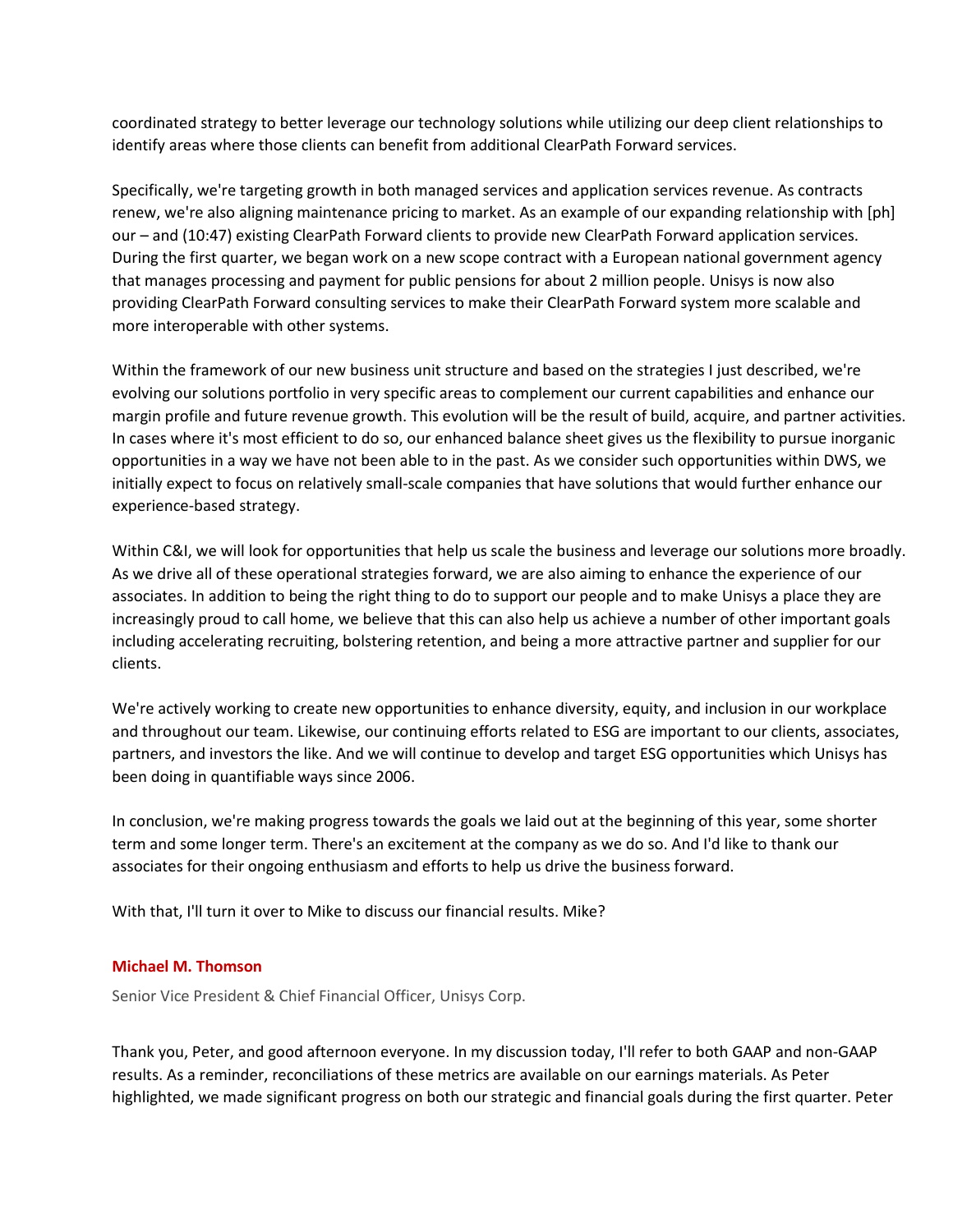discussed a number of items on the strategic front, and so I'll focus more on the financial accomplishments, including margin and cash flow improvements, positioning the company for improved revenue growth, and strengthening our balance sheet.

Starting first with margins, we saw significant improvements year-over-year in the quarter. Non-GAAP operating profit increased 75% year-over-year to \$51 million and non-GAAP operating profit margin increased 440 basis points year-over-year to 10%. Gross margin improved in each of DWS, C&I, and ClearPath Forward. DWS gross profit increased 157% year-over-year to \$19 million, with DWS gross margins up 860 basis points to 13%. C&I gross profit increased from a negative \$3 million in the prior year period to a positive \$12 million with C&I gross margin up 1,240 basis points to 10%. ClearPath Forward gross profit was up 3% year-over-year to \$103 million with ClearPath Forward gross margins up 290 basis points year-over-year to 61%. The margin improvements were driven in part by progress against our previously outlined goals for efficiency improvements in 2021.

We noted on our last call that we were targeting between \$130 million and \$160 million in run rate savings exiting 2021, and we have completed a significant portion of the actions required to achieve this with a total of approximately \$100 million of run rate savings in place as of the end of the first quarter. We took additional charges related to these efforts in the first quarter of \$8 million. And we expect less than \$10 million of additional charges throughout the remainder of the year to complete this program. The improvements to non-GAAP operating profit also flowed through to adjusted EBITDA, which increased 30% year-over-year to \$94 million. Adjusted EBITDA margin increased 440 basis points year-over-year to 18%. And non-GAAP EPS increased significantly to \$0.46 from \$0.02 in the prior year period. This margin expansion also contributed to significant year-over-year improvements in cash flow.

Cash used in operations improved \$335 million year-over-year to \$43 million and adjusted free cash flow improved \$52 million to a negative \$24 million. A large portion of the improvement to operating cash flow and free cash flow was attributable to reduced pension contributions. CapEx was roughly flat year-over-year at \$28 million. And as a reminder, it is typical for us to start the year with a negative cash flow given the timing of our cash generation and usage. We expect the momentum with cash flow to continue over the year. Our expected CapEx spend for the year is between \$120 million and \$130 million. And we anticipate cash taxes to be approximately \$45 million to \$55 million.

Additionally, as we noted at our Investor Day in January, working capital is currently at a run rate use of approximately \$20 million to \$30 million, which we expect to improve over time. As a result of all this, we expect free cash flow positivity for the full year 2021. We had expected profitability to be the key driver of improvement in the first quarter as we were anticipating a modest year-over-year revenue decline. The total company revenue is down \$5.6 million or 1.1% year-over-year, driven by a decline of approximately \$16 million in Field Services, Travel and Transportation, and BPO processing activities.

Cloud & Infrastructure revenue remained strong, increasing 19% year-over-year to \$123 million and the cloud aspect of this business increased 31% year-over-year. Additionally, C&I revenue in US and Canada grew 24% year-over-year.

ClearPath Forward continues to demonstrate stability and opportunities for growth. ClearPath Forward revenue was down 2% year-over-year, largely driven by currency and the divestiture of some low margin third-party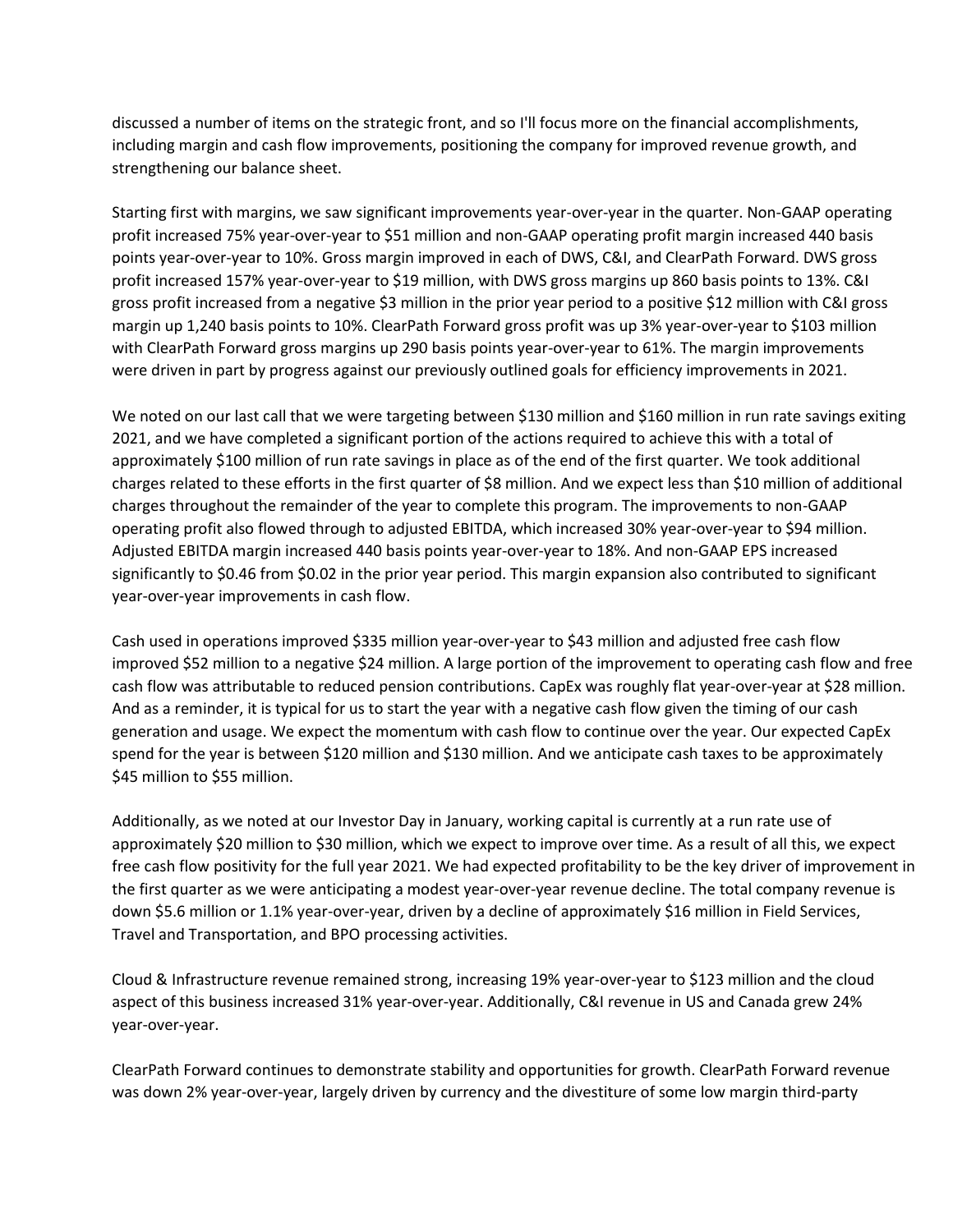contracts, which contributed to the improvement in ClearPath Forward gross profit and margin that I mentioned earlier.

The decline in Field Services that I noted contributed to the 12% year-over-year revenue decline in DWS, which was also in part due to the fact that this segment has a large base of legacy solutions which have lower growth than the experience-based solutions to which we are transitioning. Peter highlighted a number of the key steps that we took in the quarter to progress our DWS transformation and we expect over time to continue to see improved performance out of this segment.

Overall, our first quarter results were in line with or slightly ahead of our internal expectations and beat consensus on all key metrics. Looking to the rest of the year, we would remind you that we expect ClearPath Forward license revenue to be split 55% and 45% between the first and second half of the year, with the third quarter expected to be the lightest of the year, and the fourth quarter expected to be the strongest. This quarterly revenue timing will also impact profitability as ClearPath Forward costs are distributed relatively evenly throughout the year.

As a result of this, our first quarter results and our expectations for the remainder of the year, we're reaffirming our guidance ranges for the full year of 0% to 2% year-over-year revenue growth, non-GAAP operating profit margin of 9% to 10% and adjusted EBITDA margin of 17.25% to 18.25%.

Total company backlog, which now includes license revenue given our new segment structure, was \$3.4 billion as of the end of the first quarter relative to \$3.6 billion as of the end of the year. Of the \$3.4 billion, we expect \$380 million to convert to revenue in the second quarter. The company's legacy BPO businesses and the ClearPath Forward renewal schedules were the largest contributors to the sequential decline in backlog.

Additionally, the weighted average length of contracts signed during the first quarter of 2021 has been shorter than the weighted average length of contracts signed in 2020, which means that the backlog is expected to convert to revenue more quickly which is positive for near-term growth. We expect revenue and backlog to improve over the course of the year as we continue to implement our strategy to enhance our solutions portfolio with a particular focus on DWS in the short-term which enables a gradual move up the revenue and margin stack. We're currently building out our segment go-to-market materials that support our strategy and we expect that new material will be in the market this quarter.

Additionally, we expect an increase in demand for cloud transformation and increased opportunities in managed services, application development, and application modernization in both C&I and ClearPath Forward to further drive improvement in revenue and backlog.

Turning to the balance sheet, we continue to make significant progress on our pension obligations. As we disclosed during the first quarter, the signing of the American Rescue Plan Act in March has resulted in changes to our pension contribution requirements. Based on our current calculations, we are not required to make any additional contributions to the US qualified defined-benefit pension plans in the future. As a result, we no longer expect to make the \$200 million voluntary contributions we've previously discussed, leaving us with even stronger expectations for liquidity and near-term cash flow than we had at year end. We may in the future elect to make voluntary contributions in order to implement additional derisking opportunities or strategies.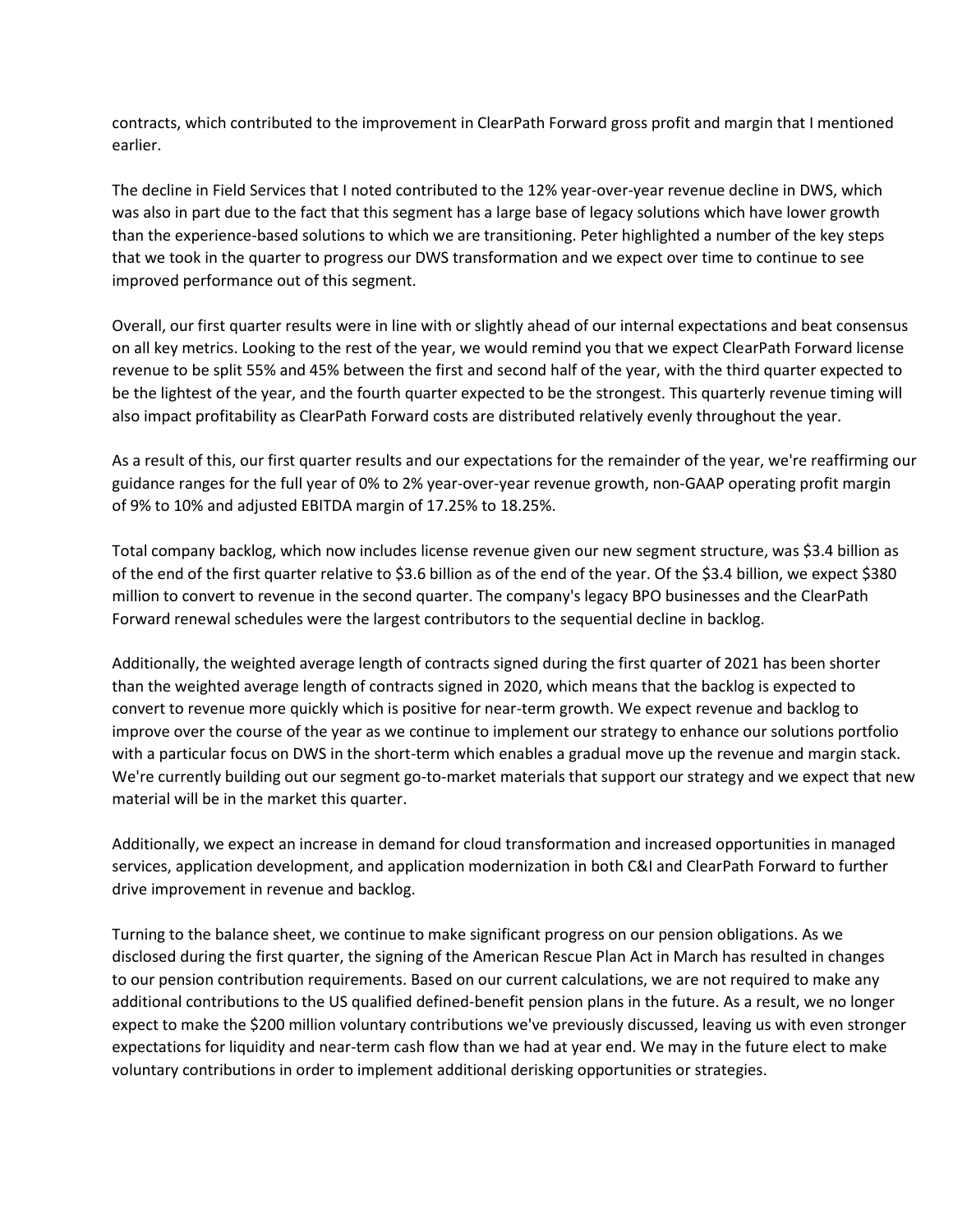As we've discussed, we've been targeting a reduction in gross pension liabilities of \$1.2 billion. The domestic portion of this program has been completed with approximately \$550 million of liabilities removed. The final two actions to achieve our \$1.2 billion target relate to transferring \$650 million of gross pension liabilities from two of our international plans to multiemployer collective foundations.

Our work to complete these transactions was done at the end of the first quarter and we expect to receive final approvals and complete these transactions in the second quarter instead of the first, at which point we will have achieved our goal of removing \$1.2 billion of gross pension liabilities.

As a reminder, we are required to recognize noncash settlement charges for each plan, as we remove these liabilities. The amount of the charge related to the second quarter activity will be approximately \$215 million.

Before I turn the call back to Peter, I'd like to thank the Unisys team for their ongoing efforts to help implement our new strategy and continue our company's transformation. We're off to an exciting start in 2021 with strong profitability and cash flow, and we look forward to continuing to drive results over the remainder of the year.

With that, I'll turn the call back over to Peter. Peter?

# **[Peter A. Altabef](javascript:void(0);)**

Chairman & Chief Executive Officer, Unisys Corp.

Thank you, Mike, very much. And with that, we'll open up the call to a discussion as well as questions. So, Cole, if you would open up the call and let's get to it.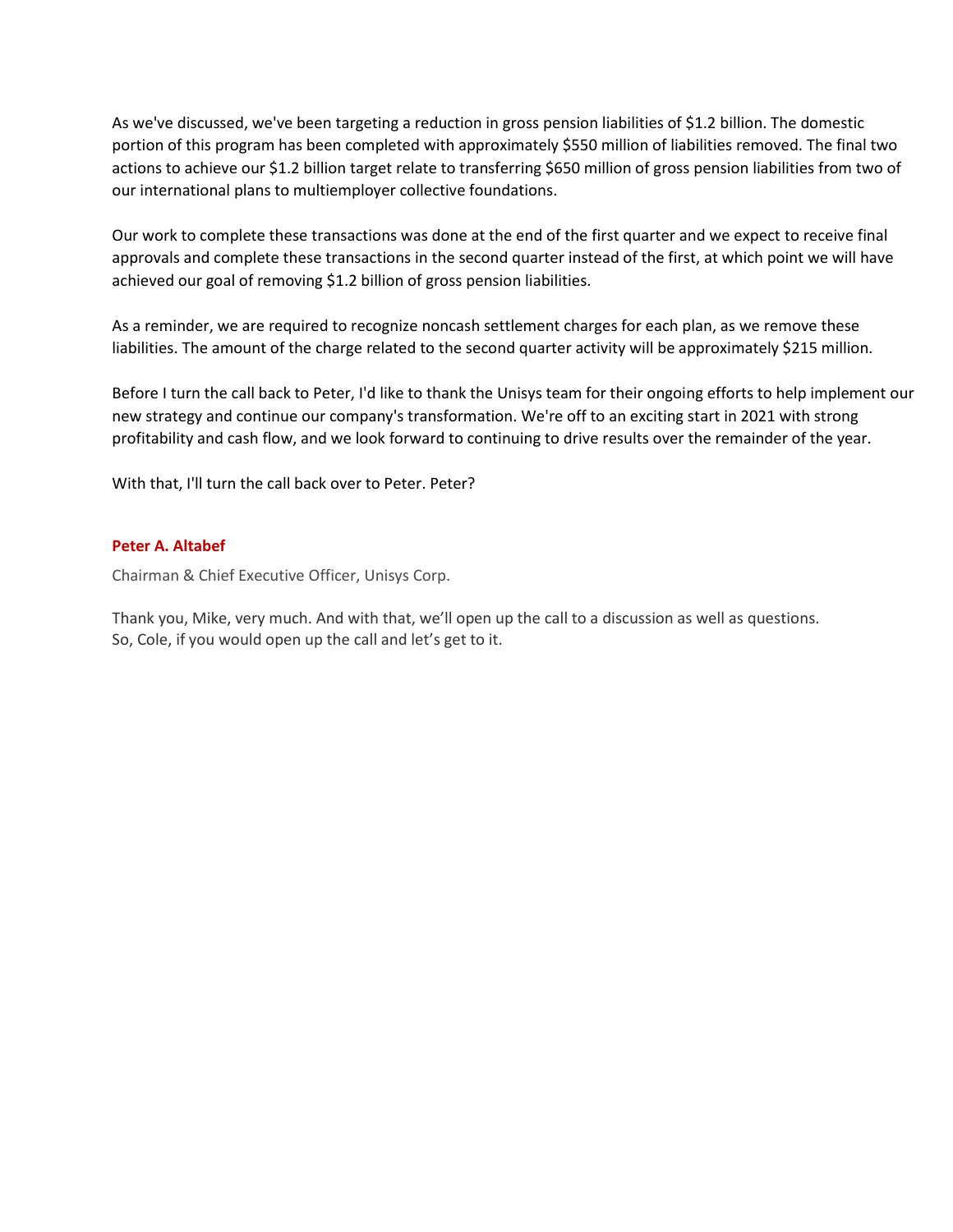### Question And Answer Section

# **Operator**

Certainly. And we will now begin the question-and-answer session. And our first question today will come from Jon Tanwanteng with CJS Securities. Please go ahead.

### **[Jon Tanwanteng](javascript:void(0);)**

Analyst, CJS Securities, Inc.

Hi. Good afternoon, guys. Thanks for taking my questions and nice quarter. Just want to clarify couple of points. Mike, did you say you expect backlog to grow from here as in sequentially or is that just over the course of the year at some point?

#### **[Michael M. Thomson](javascript:void(0);)**

Senior Vice President & Chief Financial Officer, Unisys Corp.

Yeah. We're looking – Jon, hey. Thanks for the question. We're looking for growth in the second quarter both in the quarter and year-to-date, and we're looking for backlog growth for the full year as well. So, I guess the answer would be both in the quarter and year, Jon.

# **[Jon Tanwanteng](javascript:void(0);)**

Analyst, CJS Securities, Inc.

Got it. That's great to hear. And I was just wondering how sustainable the margin − the operating margin is in your services business as we go through the year. Are there any changes to the profile as you get through different projects or as much revenue level fluctuate? Any color on that would be helpful.

# **[Michael M. Thomson](javascript:void(0);)**

Senior Vice President & Chief Financial Officer, Unisys Corp.

Yeah. Look, as you know, Jon, the services margin aspect of our businesses is pretty solid, right? So what would valid – what would [ph] bounces it (25:39) around a little bit is the technology aspect of that. So, as I noted in my prepared remarks, in the third quarter, we'll have a lighter tech quarter. But as far as the services margins go, we feel pretty strongly that they're very sustainable. I think you've seen from us over the last three quarters, consistent improvement in that and a big step-up in this quarter, and we expect to maintain and continue to grow those services margins along the lines as what we discussed in January at the Investor Day.

#### **[Jon Tanwanteng](javascript:void(0);)**

Analyst, CJS Securities, Inc.

Got it. And you usually give kind of like a ballpark percentage of revenue that you expect in technology per quarter perhaps. Did you have that kind of clarity at this point in time?

#### **[Michael M. Thomson](javascript:void(0);)**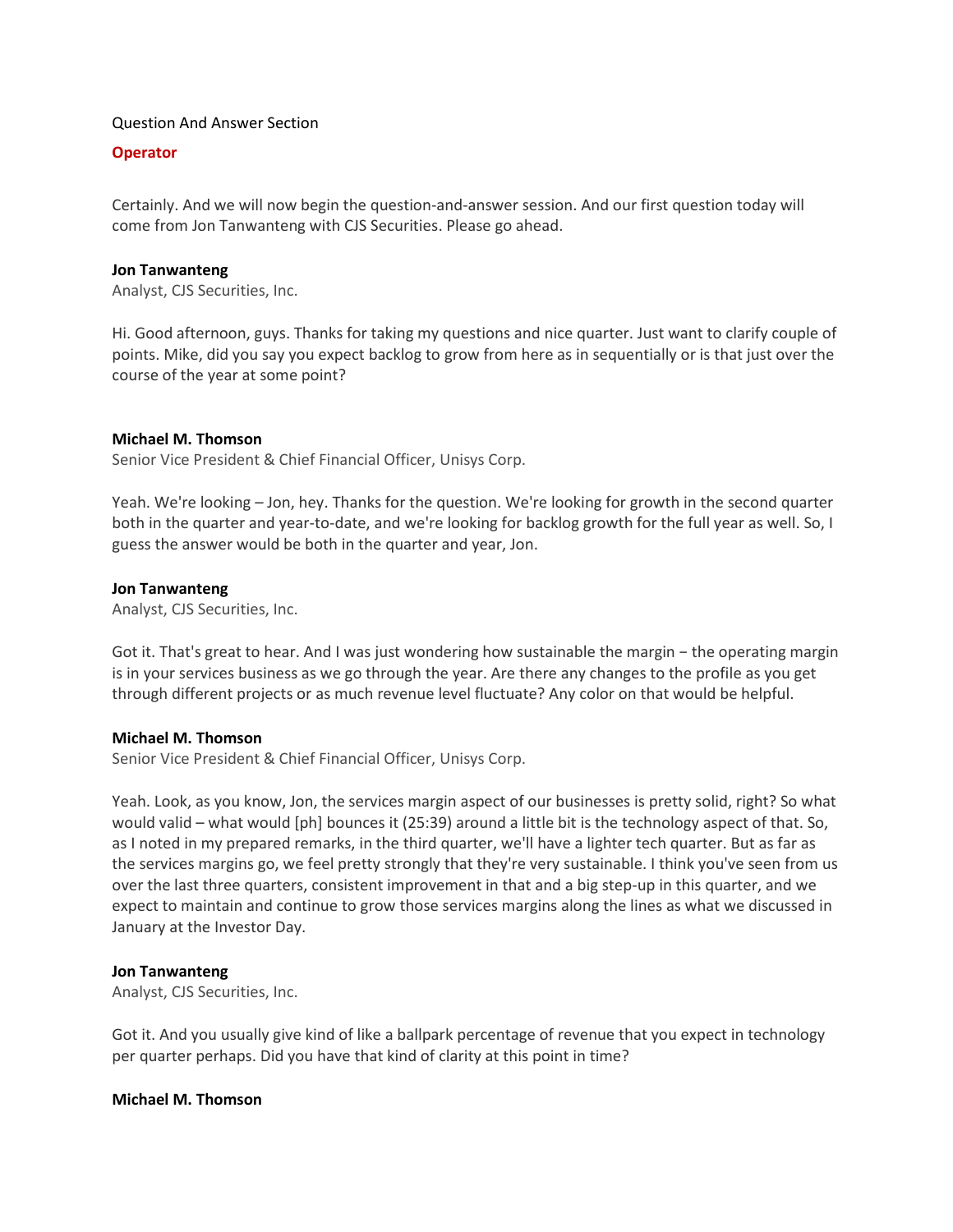Senior Vice President & Chief Financial Officer, Unisys Corp.

Yeah. So, what we're calling for was 55% in the first half and 45% in the second half, Jon, with Q3 being the lowest quarter, Q4 being the highest from – and again, it's 55%, 45%, and pretty flat for the year from a technology licensing perspective, just for modeling purposes.

# **[Jon Tanwanteng](javascript:void(0);)**

Analyst, CJS Securities, Inc.

Okay. Got it. And then, finally, just high level, you benefited from the stimulus bill with the pensions. Is there any benefit for you coming in the potential infrastructure bill? I know there's funding going to a variety of end markets that you serve. I'm wondering if you have any insight as to whether would that flow to you guys at all.

# **[Peter A. Altabef](javascript:void(0);)**

Chairman & Chief Executive Officer, Unisys Corp.

Yeah. Maybe I'll take that for a minute. And Jon, I want to add my thanks to Mike, and thanks for recognizing the quarter. We feel very good about the results we had this quarter and we're on track of course for this year, as well as the plan that we rolled out in January.

This infrastructure bill is at least in its current form is defining infrastructure in a much broader way than in prior bills of [indiscernible] (27:40). So, cybersecurity, broadband access are all front and center in this bill as active integral parts. Given our focus in the United States on the public sector, which we define as state and local, anything other than federal, we see opportunities around cybersecurity, around increased evolution to new platforms for state and local that we think that the infrastructure bill, if passed in a fulsome way, would help us given our public sector visibility.

#### **[Michael M. Thomson](javascript:void(0);)**

Senior Vice President & Chief Financial Officer, Unisys Corp.

...Jon, I know you didn't ask this aspect of it and Peter gave the infrastructure piece of it, but just wanted to maybe throw in the tax piece of it as well in case that's on your mind or on the mind of some of the other analysts here.

We do not expect any negative issues in regards to any of the discussions from a tax perspective. As you know, we've got quite a bit of DTAs. We have about \$1 billion worth of DTAs that'll shelter about \$3.5 billion of income. So, we're not expecting really any fallout from any of the items being discussed whether it's the corporate tax rate, the GILTI tax rate or the dialogue on the [ph] B taxes (29:09). So, I think we're – really no change in regard to that as well.

#### **[Jon Tanwanteng](javascript:void(0);)**

Analyst, CJS Securities, Inc.

Got it. That's good to know. Maybe one final one, if I could. The well-publicized supply chain issues on just on technology and semiconductors and all of that. Is that limiting your ability to deliver the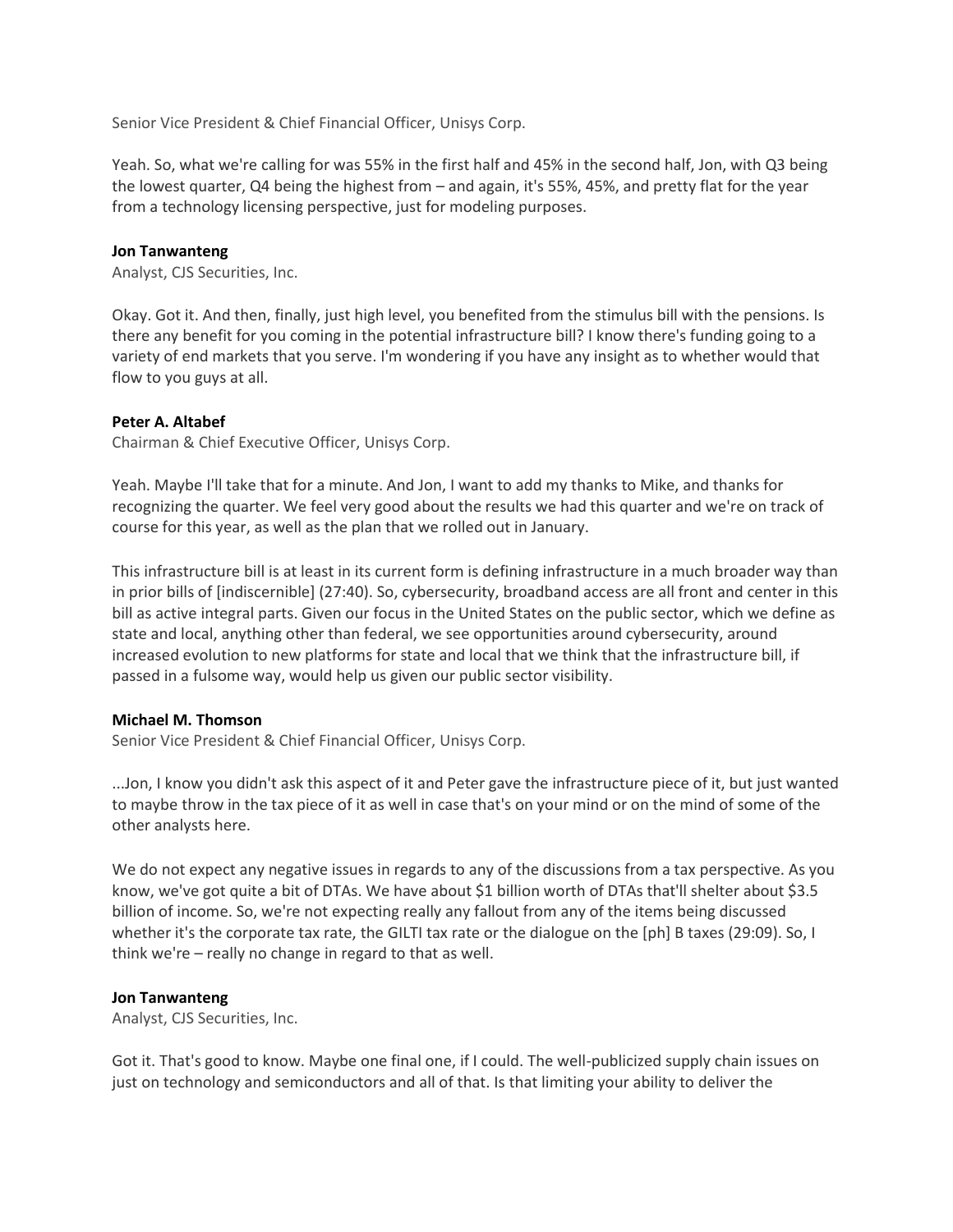hardware associated with your services at all or is that not much of an issue – as much of an issue as it might have been just given migration to cloud and offloading that capacity?

# **[Peter A. Altabef](javascript:void(0);)**

Chairman & Chief Executive Officer, Unisys Corp.

Yeah. That's exactly right, Jon. It is not as much of an issue for us. Obviously, certain sectors like the automobile sector are being hit very directly. We have not seen significant availability issues in the hardware that we're providing to clients, some but nothing significant.

# **Operator**

Your next question is from Joseph Vafi with Canaccord. Please go ahead.

# **[Joseph Vafi](javascript:void(0);)**

Analyst, Canaccord Genuity LLC

Hey, guys. Good afternoon. Good results. Just kind of looking at some of the segment performance in the quarter and kind of thinking about the strategy moving forward, and clearly C&I is doing well and looks like it's kind of the emerging growth driver of the new segment reporting. And so, how do you see kind of ROI on sales and marketing expense relative to the three segments now, and where are you prioritizing that? And then I have a follow-up. Thanks.

# **[Peter A. Altabef](javascript:void(0);)**

Chairman & Chief Executive Officer, Unisys Corp.

Yeah. So, Joe, I'll probably take that to start, and thanks very much for the congratulations again. We feel very – when we go back to our January strategy, the bulk of the revenue growth we expect will come from DWS, from Cloud & Infrastructure, and from the Services segment of ClearPath Forward.

I will tell you that we feel very good about all three of those a few months into this. So, you see some reduction in digital workplace services revenue year-to-year. We expect DWS revenue to pick up and we expect it to be positive for the full-year. In fact, we expect all three of those to be positive for the fullyear. Again, relatively modest revenue, but we expect to pick up the losses from DWS. We expect the pipeline for DWS to increase markedly over the course of the year. We have visibility of some large deal that will come out in the third and fourth quarter. We feel very good about our positioning for those. So I would tell you that piece of our strategy which is that we really expect over time to have a larger and larger share of DWS very much in play.

On Cloud & Infrastructure, we had a little bit of a head start in that compared to DWS. So, Leon Gilbert, who is leading the DWS team, joined us in February. Mike Morrison, who is leading Cloud & Infrastructure, has been here for several years. And I think you're seeing a little more maturity in the Cloud & Infrastructure particularly those cloud numbers of course this quarter.

On ClearPath Forward, I would tell you, again, new leader who I mentioned, Gene Chao, started in March for us; very, very interesting perspective on the CPF business. We have a good view from January about where to take the Services revenue. And I think Gene is looking very hard at opportunities to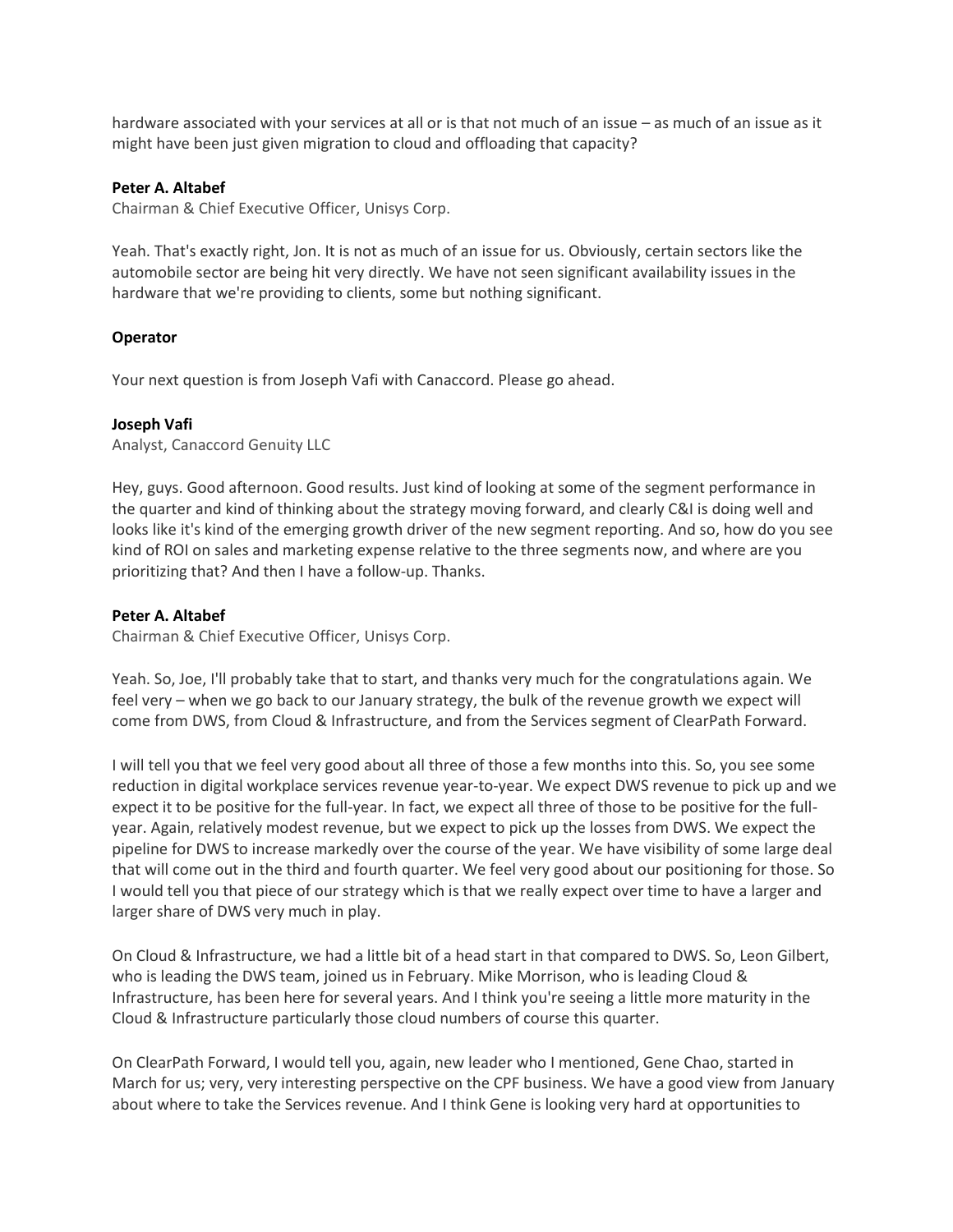increase the software revenue on ClearPath Forward. Early days on that, but really like the vitality that he's bringing to that entire segment for us. So, we really feel that we're on track go with where we expected to be at this point.

# **[Joseph Vafi](javascript:void(0);)**

Analyst, Canaccord Genuity LLC

Got it. Thanks, Peter. And then if we think about kind of some of the ongoing restructurings and what that means to margin combined with, I guess, it's kind of fair to say there's \$200 million that kind of "got freed up" relative to the Congressional American Rescue Plan Act. As we think about that cash deployment back in the business, feels like M&A may be the right place, but would love to hear your thoughts.

# **[Peter A. Altabef](javascript:void(0);)**

Chairman & Chief Executive Officer, Unisys Corp.

Well, first of all, it is not burning a hole in our pocket. We do not feel any urgency to spend it because we have it. You're right, with the passage of the act, as Mike laid out, we no longer expect to make the \$200 million of contributions, and we're very grateful for that. So, we really feel like, as I said in my comments, we can really act in all levers now. We have looked hard at the businesses that will change the most for us and that is DWS and the cloud piece of Cloud & Infrastructure over time. Some of the work we did last year with McKinsey and then with AlixPartners really kind of looked at how that businesses – or those two have to evolve over the next few years.

We've been very specific in terms of that analysis. We actually have created bundles of offerings in both DWS and Cloud. And we're looking at how we get to complete those bundles over the next couple of years. That is a classic build, buy, partner analysis. And I can tell you that we expect to do all three. With respect to the buy analysis, if we look at current pricing and the multiples of the different kinds of businesses, I would tell you the pricing for DWS businesses is a little less aggressive than the pricing for some Cloud businesses right now. That would be very consistent with our strategy. We're seeing some of the players in the industry deemphasizing that a little bit. We intend to rush into that void. It's a very good business for us.

So I think you'll see us focus in DWS on specific acquisitions, probably smaller acquisitions that really will fill specific niche solutions for us. But we think those solutions will have a multiplier effect on our ability to grow revenues and market share in DWS. So, given that multiplier effect, we think we're in a very good shape to be an efficient acquirer.

Situation is a little different in Cloud and that the asking prices are a little higher. And again, it's a little more mature in terms of our next-generation offerings in Cloud. But we do expect over time to make some Cloud acquisitions. Those will largely be for filling in scale where we believe that we have subscale in some of our offerings or some of our geography or some of our advisory services. So, I think that's the way we'll approach the Cloud acquisitions.

#### **[Joseph Vafi](javascript:void(0);)**

Analyst, Canaccord Genuity LLC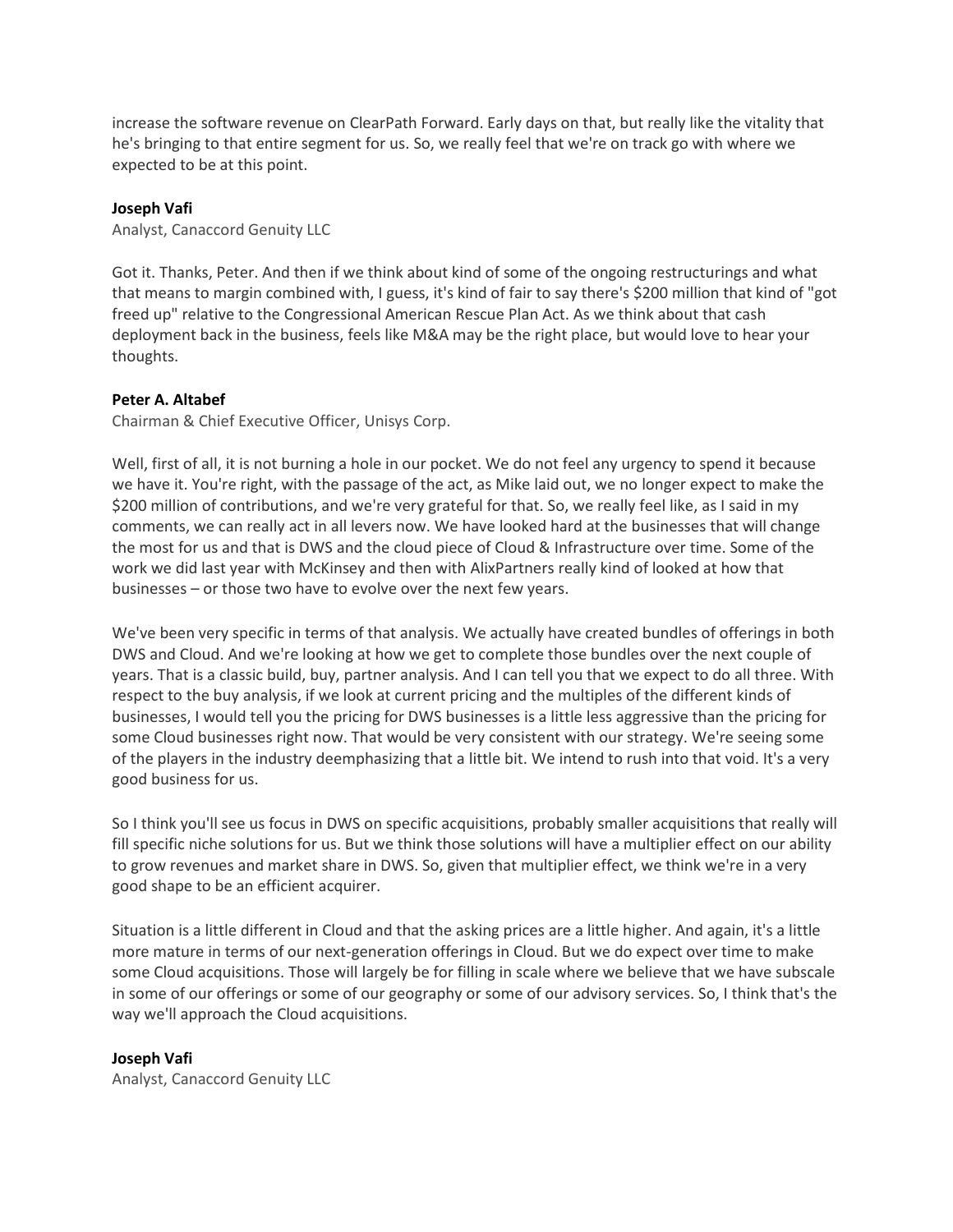Great. Thanks, Peter. Yeah. That makes sense. I could see Unisys really kind of becoming a big scale player in what you call DWS as perhaps that opportunity is one that others aren't focused on as much. So, thanks much for the color. Great results.

### **[Peter A. Altabef](javascript:void(0);)**

Chairman & Chief Executive Officer, Unisys Corp.

Thank you, Joe.

#### **[Michael M. Thomson](javascript:void(0);)**

Senior Vice President & Chief Financial Officer, Unisys Corp.

Great. Thanks, Joe.

#### **Operator**

And our next question will come from Matthew Galinko with Sidoti. Please go ahead.

#### **[Matthew Galinko](javascript:void(0);)**

Analyst, Sidoti & Company, LLC

Hey. Thanks for taking my question. Maybe just as a follow-up to the question around supply chain and component shortages. I realized we're still in the early days of that. But I'm curious if there's any macro push towards – or extra macro push towards cloud migration from existing customers and whether that could be any catalyst for you in any segment. Thanks.

#### **[Peter A. Altabef](javascript:void(0);)**

Chairman & Chief Executive Officer, Unisys Corp.

Yeah. Why don't I take that first, Mike, and then hand it over to you for your perspective as well, if you don't mind?

#### **[Michael M. Thomson](javascript:void(0);)**

Senior Vice President & Chief Financial Officer, Unisys Corp.

Sure.

# **[Peter A. Altabef](javascript:void(0);)**

Chairman & Chief Executive Officer, Unisys Corp.

And it's one of several, right? So, it's hard to imagine people need more push to the cloud at this point, right? So, COVID-19 already accelerated people who really did not want to bear the cost or the people involved in managing their own data centers. So, that was a push. The work-from-home effort that came along with COVID also acted to push people more toward the cloud.

The advances in what we're doing around Digital Workplace Services, which is making the employees of our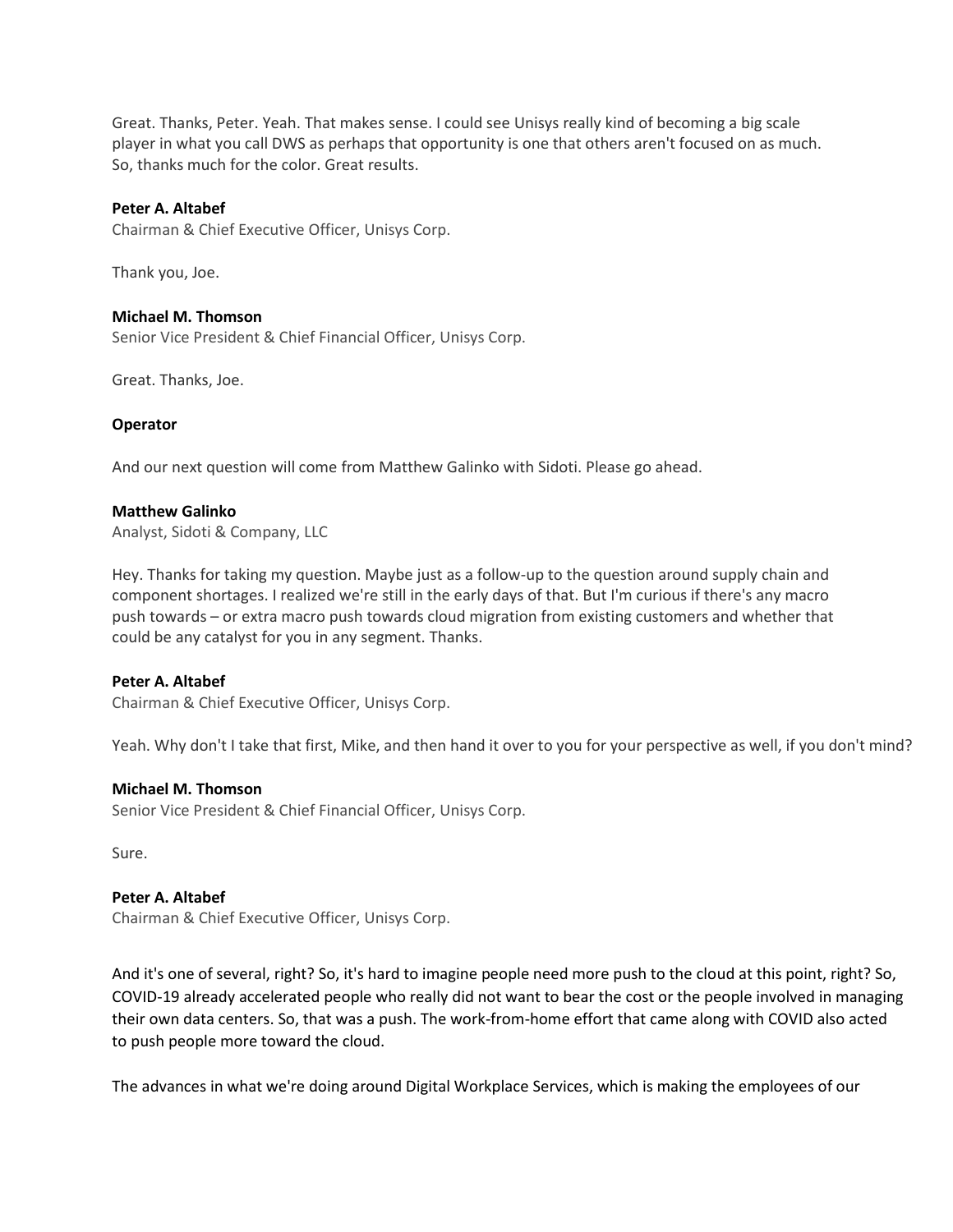clients at least as productive anywhere they are, a lot of our DWS work ultimately revolves around having capabilities for the client, which has to be available anywhere with very, very low latency around the world, and that largely means putting it into the cloud. So, I think you've had a bunch of reasons why people were accelerating to the cloud already.

Supply chain issues, I think do it in two ways. First, obviously, you're not as concerned about the availability of servers, et cetera. And secondly is around security. There is obviously managing a secure environment that is being hosted by AWS or Azure or Google or someone else. You still need to manage it very carefully, and we obviously do for our clients. But there's a second element of that which is kind of the core supply chain of are you buying hardware that has the right provenance and how do you determine the right provenance of the hardware you buy and of the software that needs to run it in a networked environment? So, I think what you're finding here is a willingness to let the big cloud public providers do that work. And especially mid-sized companies not have to worry about that provenance. So, I do agree that over time that's an added element especially around the security side of that.

# Mike, your thoughts, please?

# **[Michael M. Thomson](javascript:void(0);)**

Senior Vice President & Chief Financial Officer, Unisys Corp.

Yeah. And Matt, thanks for the question. Look, I think, Peter, you covered the main elements there. Maybe the only other component that we didn't cover is just the cost of the materials themselves, right? We're seeing supply chain increases there from availability cost. Peter talked about security and the complexity. So, look, Matt, I mean, you know from our perspective, we've been pursuing a capital light strategy for probably three or four years now. And this really just plays into that when we're having discussions with clients that we're thinking about the cloud three, five years out. Now, those discussions are around one year out now or certainly in the near-term. So I think all of the things that Peter mentioned in the prelude here are really just another catalyst to get folks on the cloud adoption or the digitization path. And as you know, that fits very nicely into our strategy and our business plan.

# **[Peter A. Altabef](javascript:void(0);)**

Chairman & Chief Executive Officer, Unisys Corp.

Yeah. And I would just add exactly to what Mike just said. Back in 2016, we decided that we were going to cut our – one of the things that makes Unisys distinctive is this area that we would have security built into all our solutions. Obviously, ClearPath Forward is the most secure operating environment. Stealth is a part of that security environment for us, both internally as well as with clients directly. But it even goes beyond that. We really focused on making sure our clients have the most secure environment they have or they can have.

As you are seeing ransomware become a pandemic, a plague, whatever word you want to use, in the IT world, it's hard to overstate where ransomware is going. It's affecting local governments. It's affecting state governments. It's affecting private organizations around the world. And so, again, when you have a – where does the buck stop? Having more of your environment in the public cloud doesn't protect you 100% from ransomware. We know that ransomware can affect data wherever it is. But it does allow individual companies to really focus on making sure that within the scope of their control they have the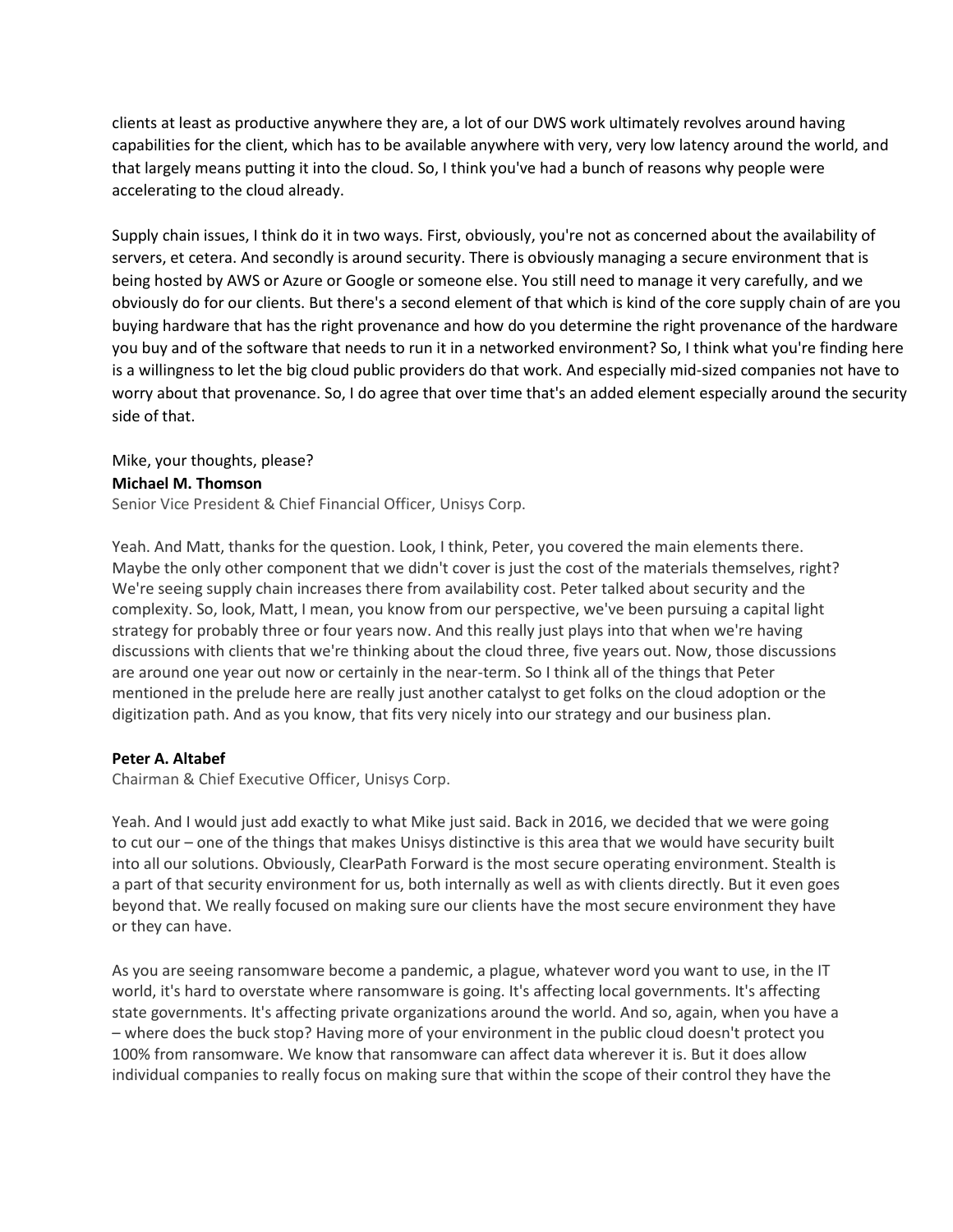best possible most secure systems, they have backup, they have resiliency, and they can really handle a ransomware attack.

So, I think, again, in the bigger cybersecurity claim and specifically about what Unisys brings to the table, I think you are seeing – folks say, I'm going to put this in the cloud. I'm going to focus my ransomware capabilities on what I am retaining, as well as making sure I have it protected in the cloud. That helps us, and you're seeing some of that in the cloud growth that we showed this quarter.

# **[Matthew Galinko](javascript:void(0);)**

Analyst, Sidoti & Company, LLC

Great. Well, thanks for the comprehensive answer. Nice quarter.

# **Operator**

And our next questions will come from Rod Bourgeois with DeepDive Equity Research. Please go ahead.

# **[Rod Bourgeois](javascript:void(0);)**

Analyst, DeepDive Equity Research, LLC

Oh, hey, guys. Hey. Very nice progress on profitability. And I should also say that I'm liking the three new reporting segments. It seems to lay out your trends in a clear way. And for me, it just ties your financials better to how I look at Unisys in the marketplace. So, nice work on the story there.

Yeah. I have a question about the growth revival plan in the Digital Workplace business. You mentioned rolling out some new material there and so on. Can you give us some flavor on the DWS messages that you're taking to the market to revive its growth? And clearly, there's a plan to move to the end user experience value proposition. Can you just talk about the messages that you're rolling out in the actual market?

# **[Peter A. Altabef](javascript:void(0);)**

Chairman & Chief Executive Officer, Unisys Corp.

Yes. It's a great question, Rod, and thanks for being supportive of the segment. I agree with you. It's one of those things Mike and I talked about it for a long time last year. And it's one of those things then when you finally do it, it's kind of obvious, right? But it wasn't obvious until you made the decision. But having done it, it really looks pretty obvious. And I do believe it gives investors more clarity into how to look at the company, especially as we become more normal, as the pension obligation is further and further kind of in the rearview mirror.

With respect to DWS, as I mentioned earlier, to Joe's question, it's a very important part of our future. We are – one of the things you're seeing in the margin uplift is the efficiencies and economies that we have gotten that really show up this quarter, but have not been a this quarter thing. We've been planning for those for a long time. And certainly, a lot of the work we did last year was in preparation for the kind of numbers you're seeing.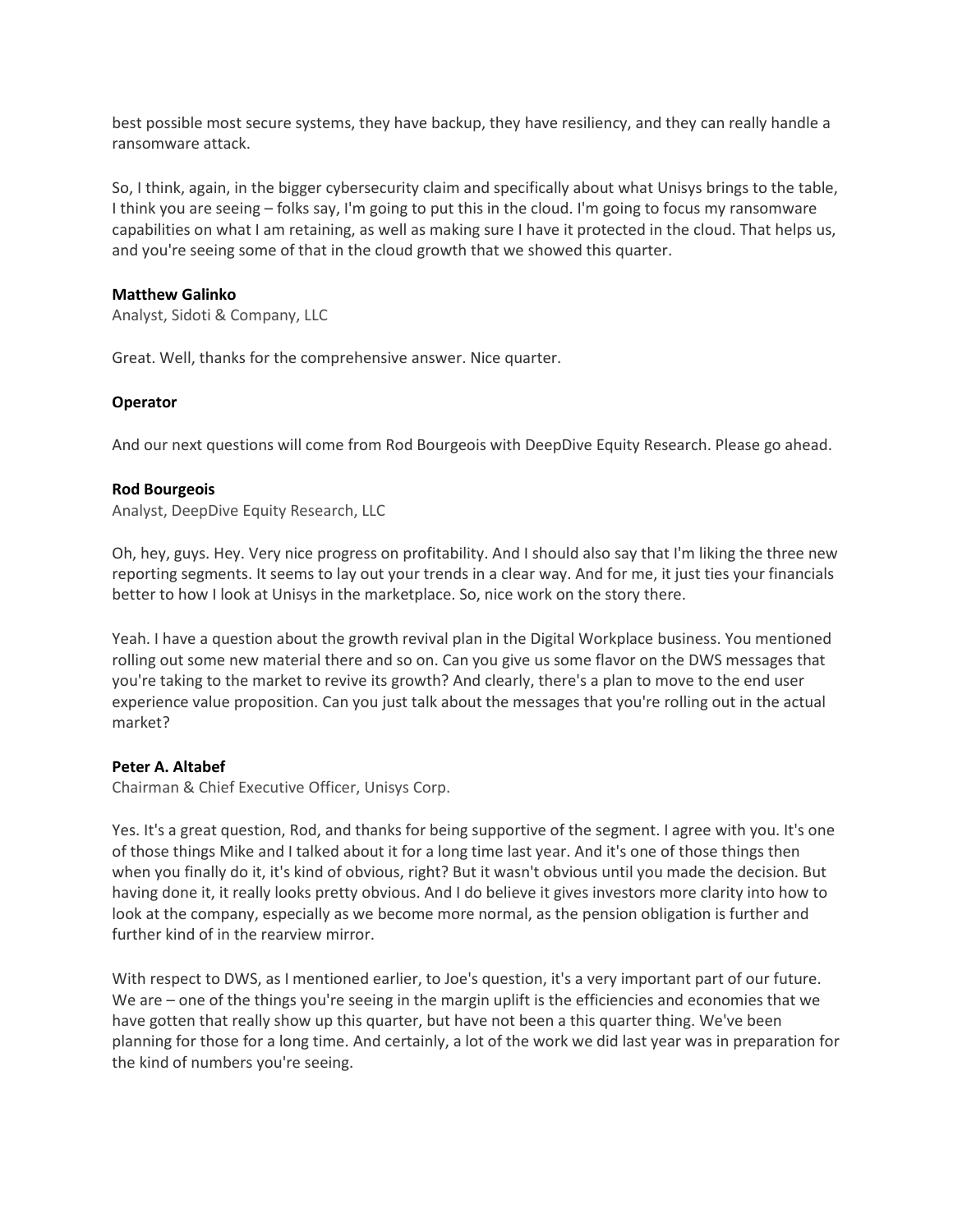With respect to the revenue side of that house, as I said, we have really a very detailed map of exactly what capabilities – now, the market is changing and things a year from now are not going be the same as they are now, but we do think we have a lot of industry understanding of the marketplace. We do expect to be a full leader in the marketplace, both [ph] in effective (45:58) of size as well as in geographic reach, and as well as capabilities. So we feel very bullish about that space.

I believe, as I mentioned also to Joe's question, you will begin to see us take a leader role in acquisitions in DWS probably before we do it cloud. Just because we are so focused on exactly what we need to grow revenues over time. And there is a very good pipeline for DWS opportunities out there. So, we think our timing is very fortuitous, but we're bullish about space.

# **[Rod Bourgeois](javascript:void(0);)**

Analyst, DeepDive Equity Research, LLC

Got it. And…

# **[Michael M. Thomson](javascript:void(0);)** Senior Vice President & Chief Financial Officer, Unisys Corp. Yeah. Rod…

**[Rod Bourgeois](javascript:void(0);)** Analyst, DeepDive Equity Research, LLC

Yeah. Sure.

# **[Michael M. Thomson](javascript:void(0);)**

Senior Vice President & Chief Financial Officer, Unisys Corp.

...I was just going to add a couple little elements there, Rod, and thanks so much for the question. You know how we feel about the space. And as Peter mentioned, we've got people exiting this space and we think it's really an opportunity for us to be a dominant player there. But maybe specifically to your question, we're talking about this messaging in the context of not only the EUS to EUX transition which we've talked about quite a bit, but it's really about the holistic view of where our clients can be a year from now, three years from now and us being able to take them on that journey. And it's about the deepening of our solutions, whether that's in UCaaS or VDI or UEMtype areas. But this is an area that we think is really ripe for the taking and as you heard us say in the January Investor Day materials, we want to be the dominant player in this space and we're putting a lot of focus on that.

#### **[Rod Bourgeois](javascript:void(0);)**

Analyst, DeepDive Equity Research, LLC

Got it, very helpful. Hey, and a more general question about demand trends, are you seeing an uptick in add-on work at your existing accounts, particularly as we get through some of the COVID crisis challenges? Are you just seeing a general uptick in add-ons? And I know you mentioned that the duration was down in the backlog. Could additional add-on work be part of that or is that a different dynamic that's driving the lower duration in the backlog?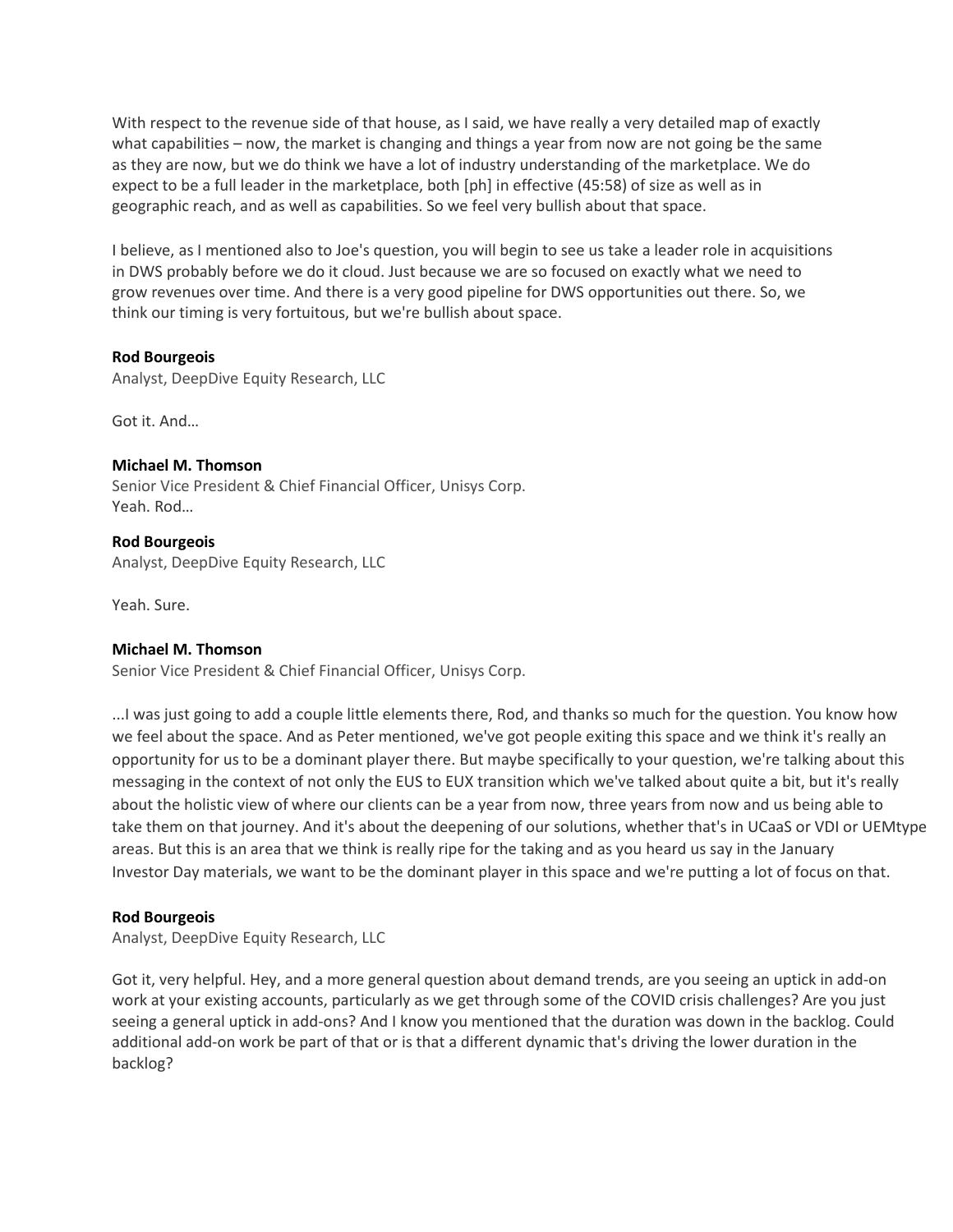### **[Peter A. Altabef](javascript:void(0);)**

Chairman & Chief Executive Officer, Unisys Corp.

Well, it depends on whether you're talking absolute dollars or percentage of revenue. In terms of absolute dollars, no, we don't expect it to be declining in absolute dollars. In percentage of revenue terms, we do, because we expect the growth coming from areas other than Field Services.

Well, I'll take that as a start and then, again, let Mike finish. Absolutely, it is. When you're talking, for instance, about the segment of ours that had the most growth this quarter which was Cloud & Infrastructure and specifically cloud in Cloud & Infrastructure, a lot of that work came from existing clients. Some of them were migrating from private clouds to public clouds. Some of them were setting up very vigorous hybrid clouds, but not all of it was new logo. So, very much so those deep relationships that we think got stronger during COVID-19 are playing out very specifically in what you call add-on or extension work.

And again, even in DWS, to go back to that question, Rod, the fact that we have such a strong base in what we would call end user services is a big advantage to us. Not all of the end user experience work has to come from new engagements. It can come from that installed base of clients. So, when we think about seamless collaboration in UCaaS, workplace as a service intelligent workplace, modern device management, all of the things that are really integral to end user experience, those are things that we're doing in some way when you're talking about end user services but not to the same extent as where the market is going and where we are going. So we do think this idea of extending existing relationships is very much an integral part of our future.

#### **[Michael M. Thomson](javascript:void(0);)**

Senior Vice President & Chief Financial Officer, Unisys Corp.

Yeah, Rod. And I would echo that and really just say specifically within public sector within our Cloud & Infrastructure business, we've seen quite a bit of that add-on work as you call it. And in fact, a lot of the contracts that we're getting are really unsolicited opportunities, right? And that's the beauty of the longterm relationships that we've got with blue chip clients and you're there, you're walking the halls, and they need other work done.

So, from our perspective, the more wholesome our solutions can be, the more of that, we think, we'll get, right? And that's really been a core tenet to our strategy really for a couple years now. That's not necessarily new here but as we expand our – and deepen our solutions, we think there's a lot more of that, right? Because they're paying others for it at this point so it's a good opportunity for us to expand our wallet with existing clients as well.

#### **[Rod Bourgeois](javascript:void(0);)**

Analyst, DeepDive Equity Research, LLC

Good stuff. Thanks, guys.